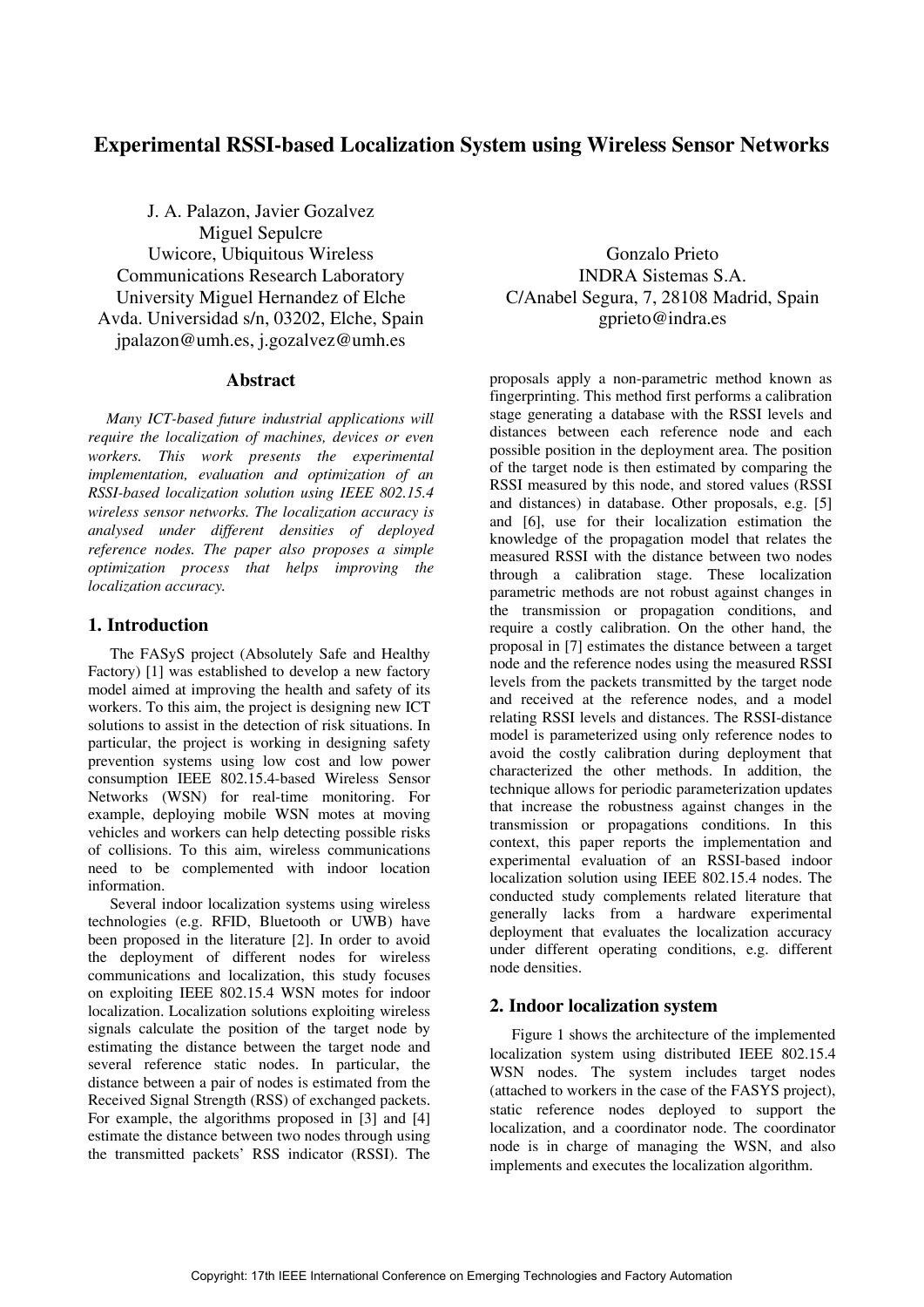

**Figure 1. Localization system architecture.** 

The localization algorithm implemented at the coordinator node executes first a distance estimation phase and then a multilateration one (Figure 2). During the distance estimation phase, the algorithm estimates the distance between a target node and all reference nodes based on the RSSI of the packets received at each reference node from the target node (e.g. link *A* in Figure 1). To calculate the relation between distances and RSSI levels, the dynamic parameterization method proposed in [7] is applied. Based on the estimated distance between the target node and the reference nodes, the position of the target node is calculated using the multilateration method proposed in [8]. The multilateration method has been selected due to its good computational cost-accuracy trade-off [2].



**Figure 2. Implemented localization algorithm.**

#### **2.1. Distance estimation**

The distance between a target node and the reference nodes is estimated using the RSSI level of packets transmitted by the target node and received at each reference node, and the RSSI level-distance model obtained through the parameterization method proposed in [7]. This method dynamically relates RSSI levels and distances using the RSSI levels of packets exchanged between reference nodes (e.g. link *B* in Figure 1). It is important noting that the distance between static reference nodes is known.

Let *N* represent the number of deployed reference nodes. The implemented dynamic parameterization method defines a  $NxN$  matrix *D* with  $d_{ii}$  referring to the Euclidean distance between references node *i* and *j*,  $\forall$  $i=1,...,N$  and  $j=1,...,N$ . Similarly, an *NxN* matrix *S* is also defined with  $RSSI_{ij}$  being equal to the RSSI level of packets transmitted by reference node *j* and received at the reference node *i*. It is important noting that while *D* is constant for a given system deployment, *S* is periodically updated with the objective to dynamically adapt the RSSI-distance relation to possible changes in the transmission or propagation conditions. The

relation between *D* and *S* is given by  $log(D) = TS$  [7], where *T* is an *N*x*N* matrix calculated as  $T = \log(D)S^{T}(SS^{T})^{-1}$ , where  $S^{T}$  is the transpose matrix of *S*. The value of *T* can be calculated using the least squares method [7].

Once the relation between RSSI levels and reference distances is determined, the distance between a target node and the reference nodes can be estimated by collecting the RSSI levels of packets transmitted by the target node and received at each reference node. If *s*ˆ is a *N*-dimensional column vector with the RSSI levels of the packets transmitted by the target node and received at each reference node, the distance between the target node and each of the reference nodes can be computed as  $\hat{d} = \exp(T\hat{s})$ , where  $\hat{d}$  is a *N*-dimensional column vector with the distance values.

#### **2.2. Multilateration**

The implemented multilateration method estimates the location of a target node  $\hat{p} = (x, y, z)$  using the estimated distance to each reference node  $\hat{d}$  and the location of each reference node expressed as  $p_i = (x_i,$  $y_i$ ,  $z_i$ ), with  $1 \le i \le N$ . In particular, the location of the target node is computed as the intersection point of the spheres centred at each reference node  $p_i$  and with radius equal to the distance to the target node  $\hat{d}_i$ . In this context, four different and non collinear reference nodes are at least required to provide a target node location. Since the accuracy of the estimated distances can be affected by noise and propagation radio effects (path-loss, shadowing, multi-path, etc.), the spheres might not always intersect at one single point. To solve this problem, the least squares method is applied [8], and the solution can be expressed as:

$$
\hat{p} = \frac{1}{2} (H^T H)^{-1} H^T b \tag{5}
$$

where *H* and *b* are expressed as:

$$
H = \begin{bmatrix} x_2 - x_1 & y_2 - y_1 & z_2 - z_1 \ x_3 - x_1 & y_3 - y_1 & z_3 - z_1 \ \dots & \dots & \dots & \dots \\ x_N - x_1 & y_N - y_1 & z_2 - z_1 \end{bmatrix} b = \begin{bmatrix} K_2^2 - K_1^2 - \hat{d}_2^2 + \hat{d}_1^2 \\ K_3^2 - K_1^2 - \hat{d}_3^2 + \hat{d}_1^2 \\ \dots & \dots & \dots \\ K_N^2 - K_1^2 - \hat{d}_N^2 + \hat{d}_1^2 \end{bmatrix} (6)
$$
  
with  $K_i = x_i^2 + y_i^2 + z_i^2$ .

# **3. Experimental evaluation**

## **3.1. Testbed**

The WSN deployed to evaluate the localization accuracy consists of MEMSIC IRIS motes working in the 2.4GHz frequency band. These motes were selected due to their reduced cost, low power consumption, and good performance-efficiency trade-off in industrial environments [9]. The IRIS motes implement the IEEE 802.15.4 PHY and MAC layers. The devices are characterised by a maximum data rate of 250 kbps, a -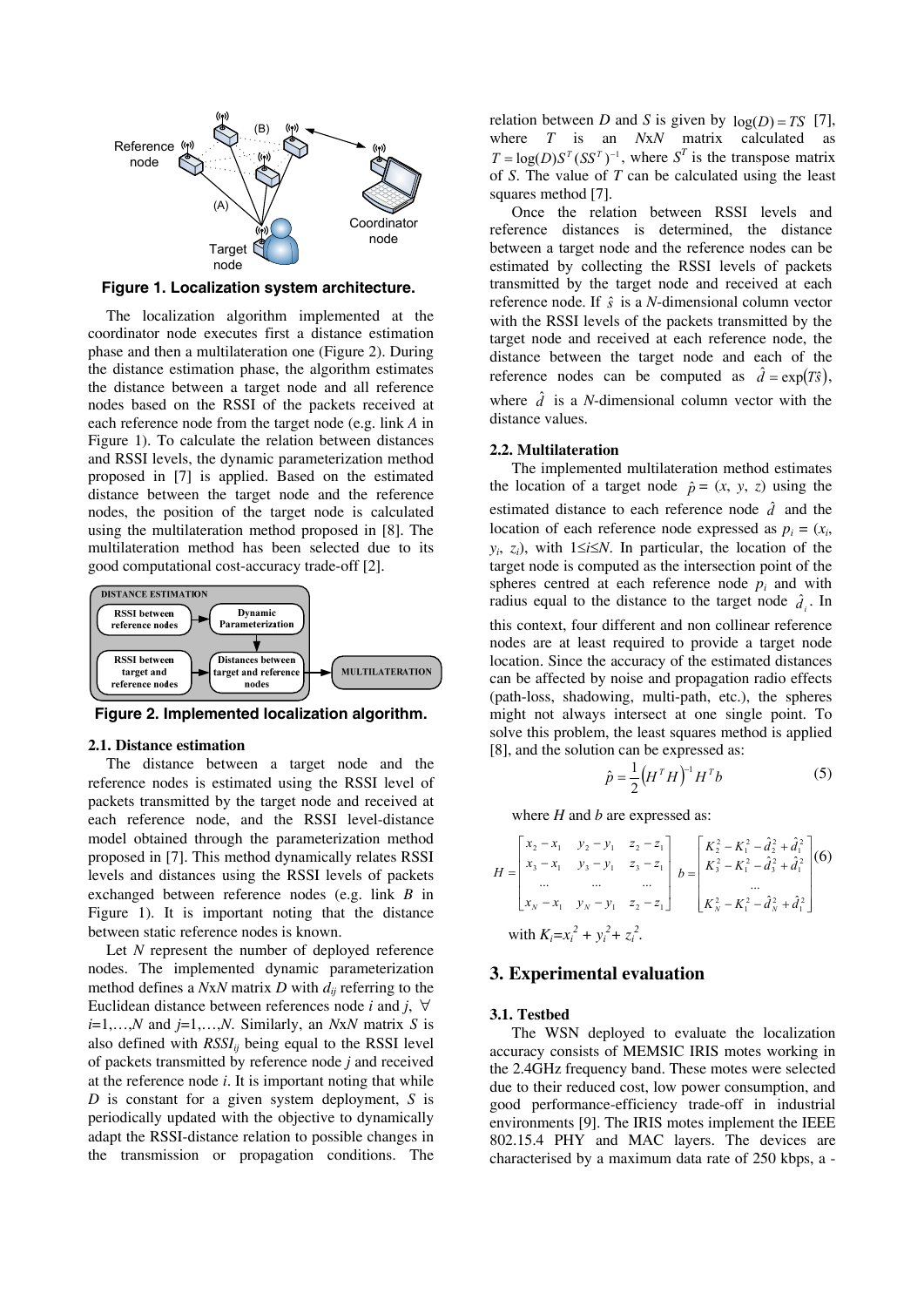91dBm receiver sensitivity, and a maximum RF output power of 3dBm. The target and reference nodes are IRIS devices powered by batteries and configured as routers. The coordinator node is an IRIS mote configured as a network coordinator that forwards to a PC through a USB connection the packets received. In the PC, the received information is processed to be used by the localization algorithm implemented using Java on an OSGI (*Open Service Gateway Initiative*) application server.

The omni-directional antennas mounted on the IRIS motes were characterized in an anechoic chamber. The obtained radiation pattern showed gain variations of up to 10dB for different radiation angles. In order to reduce the localization error introduced by these gain variations, the antenna mounted in the IRIS mote has been replaced by Antenova's Titanis 2.4 GHz Swivel SMA antenna whose radiation pattern is more uniform. The Antenova antennas have been connected to the IRIS motes through an adapter cable with loss below 2dB in the 2.4GHz frequency band. Finally, the complete reference and target nodes (IRIS mote, cable and Antenova antenna) used in the experiments have been characterized in an anechoic chamber to verify its gain uniformity for transmission and reception angles. Gain deviations between different measured angles were lower than 3dB for all devices.

#### **3.2. Evaluation scenarios**

The performance of the implemented localization algorithm has been evaluated in the two scenarios depicted in Figure 3. In both scenarios, only one target node is deployed at different locations. Each scenario considers a different density of reference nodes: 9 reference nodes are uniformly distributed in an area of 100m<sup>2</sup> (high node density) and 200m<sup>2</sup> (low node density) respectively. The target node is located at each test point depicted in Figure 3 for 90 seconds, with its location being computed every second.



**Figure 3. High and low density scenarios.** 

#### **3.3. Localization performance**

Figure 4 shows the cumulative function distribution (CDF) of the localization error for the two scenarios. The localization error is computed as the difference between the position of the target node estimated with the localization algorithm and its real position. The CDFs are obtained using the localization error obtained at all test points depicted in Figure 3, and calculating the position using the information from all reference nodes deployed. Figure 4 shows that the maximum localization error for 90% of the performed estimations performed in the high density scenario is 2.2m; this value decreases to 1.1m when analyzing the 70% of the estimations (a reduction factor of 50%). Under a lower density of reference nodes, the localization error increases to 4.5m and 3.7m for the 90% and 70% of the localization estimations respectively. Whether these accuracy levels are sufficient or not, strongly depends on the target applications.



#### **Figure 4. CDF of the localization error.**

Figure 5 depicts the average RSSI levels (circles) measured at the reference node 1 from packets transmitted by the other reference nodes in the low density scenario. The figure also shows the 5 and 95 percentiles (vertical bars). The depicted data shows that the average RSSI level of packets transmitted by reference node 7 is 5dB higher than the RSSI levels received from the reference node 2, although both nodes are separated by the same distance from reference node 1. In addition, the figure shows that the reference node 1 measured lower RSSI levels from the farthest reference nodes. It is also important highlighting that the higher the distance between reference nodes, the higher the RSSI variance experienced at the receiver node; a difference between the 5 and 95 percentile equal to 10 and 15dB is experienced for packets transmitted by nodes separated 20 and 22m from the target node respectively (nodes 3, 6 and 9), while only a 5dB variance is perceived for closer nodes.